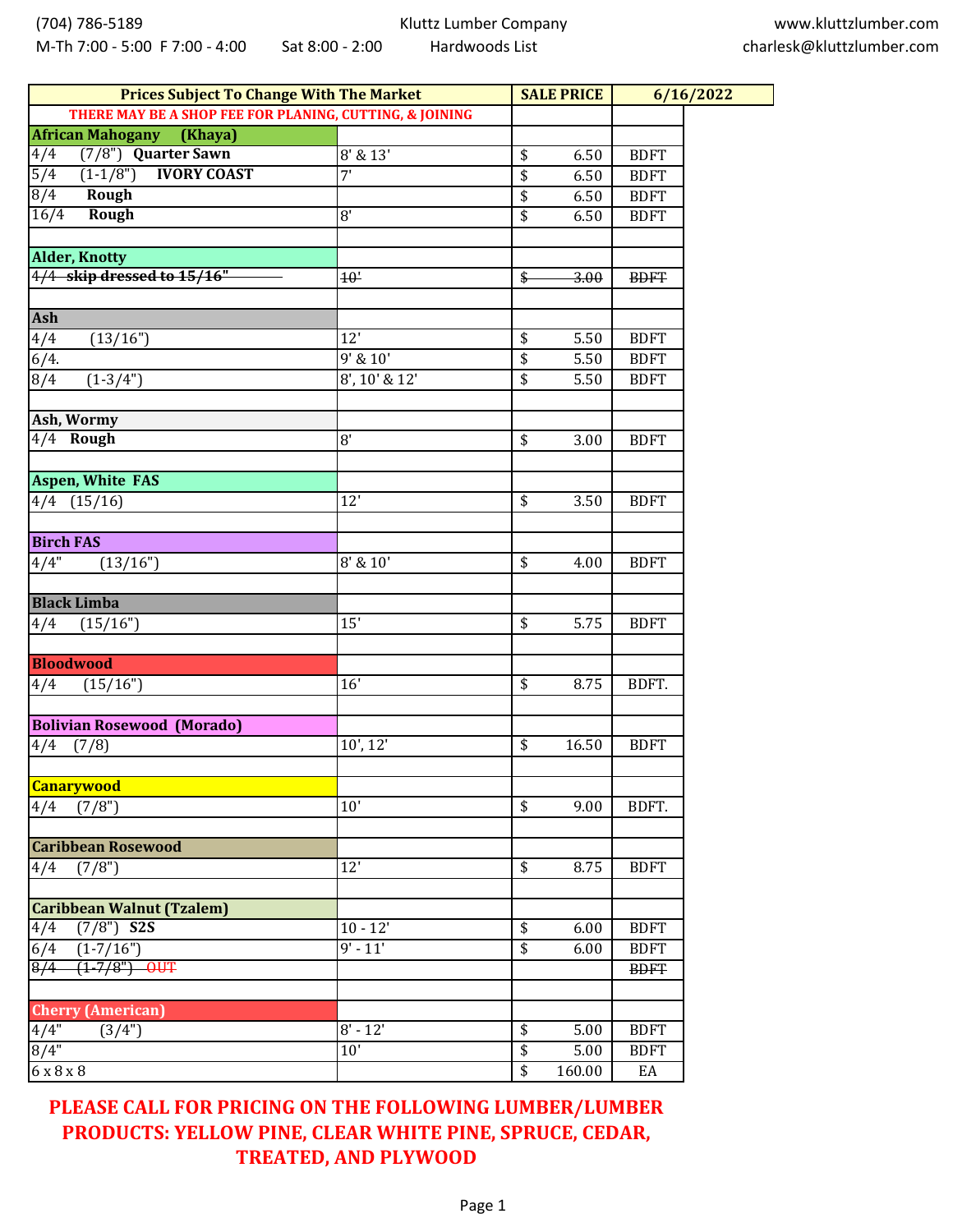Kluttz Lumber Company Hardwoods List

| Cypress (Rough) (Limited Stock until the Fall) |                        |                                      |       |             |
|------------------------------------------------|------------------------|--------------------------------------|-------|-------------|
| 1X6#2KD                                        |                        | \$                                   | 1.30  | <b>LFT</b>  |
| 1 X 6 #2 MILL RUN OUT OF 12'                   | $8'$ & $16'$           |                                      |       | <b>LFT</b>  |
| 1X8 #2 MILL RUN OUT                            | 12'                    |                                      |       | <b>LFT</b>  |
| 1 X 8 #2 KD OUT                                | 12' & 16'              |                                      |       | <b>LFT</b>  |
| $1X9H2KD$ OUT                                  |                        |                                      |       | <b>LFT</b>  |
| 1 X 12 #2 MILL RUN OUT                         |                        |                                      |       | <b>LFT</b>  |
| 2 X 4<br><b>MILL RUN</b>                       | $8'$ & $16'$           | \$                                   | 1.60  | <b>LFT</b>  |
| $2X6$ MILL RUN<br>$-00$                        | $8'$ & $16'$           |                                      |       | <b>LFT</b>  |
| 2X8 MILL RUN OUT                               |                        |                                      |       | <b>LFT</b>  |
| 2X10 MILL RUN OUT                              | $8'$ & $16'$           |                                      |       | <b>LFT</b>  |
| 2X12 MILL RUN OUT                              | 12'                    |                                      |       | <b>LFT</b>  |
| 4 X 8 #2                                       |                        | \$                                   | 6.40  | <b>LFT</b>  |
| 5/4 x 6 MILL RUN Limited Stock                 | 12' & 16'              | \$                                   | 1.50  | <b>LFT</b>  |
| 6 x 6 MILL RUN                                 | 12' & 16'              | $\overline{\$}$                      | 7.20  | <b>LFT</b>  |
|                                                |                        |                                      |       |             |
| <b>Hickory</b>                                 |                        |                                      |       |             |
| (13/16")                                       | 8'                     | \$                                   | 5.00  | <b>BDFT</b> |
| 4/4<br>6/4<br>Rough                            | 12'                    | \$                                   | 5.50  | <b>BDFT</b> |
| $(1-7/8")$<br>8/4<br>$\overline{\text{OPT}}$   |                        | $\overline{\ast}$                    | 5.50  |             |
|                                                |                        |                                      |       | <b>BDFT</b> |
| Ipe (Ironwood) Brazilian Hardwood              |                        |                                      |       |             |
|                                                |                        |                                      |       |             |
| (7/8")<br>4/4                                  | 14' & 16'<br>11'3''    | \$                                   | 3.75  | <b>LFT</b>  |
| $\overline{5/4}$<br>$(1-1/8")$                 |                        | \$                                   | 8.75  | BDFT.       |
|                                                |                        |                                      |       |             |
| Jatoba (Brazilian Cherry)                      |                        |                                      |       |             |
| 4/4<br>(7/8")                                  | 21'                    | \$                                   | 7.00  | BDFT.       |
| $(1-7/8")$<br>8/4                              | g'                     | $\overline{\$}$                      | 7.00  | BDFT.       |
|                                                |                        |                                      |       |             |
| Leopardwood                                    |                        |                                      |       |             |
| (7/8")<br>4/4                                  | 16'                    | \$                                   | 8.75  | BDFT.       |
|                                                |                        |                                      |       |             |
| <b>Makore (African Cherry)</b>                 |                        |                                      |       |             |
| 4/4<br>(7/8")                                  | 12'                    | \$                                   | 5.00  | <b>BDFT</b> |
|                                                |                        |                                      |       |             |
| <b>MAPLE</b>                                   |                        |                                      |       |             |
| Ambrosia (Wormy) Maple                         |                        |                                      |       |             |
| (13/16")<br>4/4                                | $8', 10', 12'$ & $14'$ | \$                                   | 4.25  | <b>BDFT</b> |
| 5/4<br>$(1-1/16")$                             | $\overline{8}$ ' - 12' | \$                                   | 4.25  | <b>BDFT</b> |
| $(1-3/4")$<br>8/4                              | $6' - 8'$              | \$                                   | 4.25  | <b>BDFT</b> |
| <b>Curly (Tiger) Maple</b>                     |                        |                                      |       |             |
| $4/4$ $(13/16")$                               | 8' & 10'               | \$                                   | 6.00  | <b>BDFT</b> |
| <b>Hard (Rock or Sugar) Maple</b>              |                        |                                      |       |             |
| (13/16")<br>4/4                                | 10'                    | \$                                   | 6.00  | <b>BDFT</b> |
| $(2")$ Rough<br>$\sqrt{8/4}$                   | 10'                    | \$                                   | 6.00  | <b>BDFT</b> |
| <b>Soft Maple</b>                              |                        |                                      |       |             |
| 4/4<br>(13/16")                                | 8, 10, 12'             | $\overline{\$}$                      | 5.00  | <b>BDFT</b> |
| $\overline{6/4}$<br><b>Rough</b>               | 10'                    | \$                                   | 5.50  | <b>BDFT</b> |
| 8/4<br>Rough                                   | 7', 8', 10', & 12'     | \$                                   | 5.50  | <b>BDFT</b> |
| 10/4<br>Rough                                  | 12'                    | \$                                   | 5.50  | <b>BDFT</b> |
| <b>Sycamore Maple (English Sycamore)</b>       |                        |                                      |       |             |
| 4/4 FIGURED<br><b>LIMITED STOCK</b><br>KD      | 8', 9'                 | \$                                   | 11.00 | <b>BDFT</b> |
| #2 Common Maple                                |                        |                                      |       |             |
| 4/4 & 5/4                                      |                        | $\overline{\boldsymbol{\mathsf{S}}}$ | 2.50  | <b>BDFT</b> |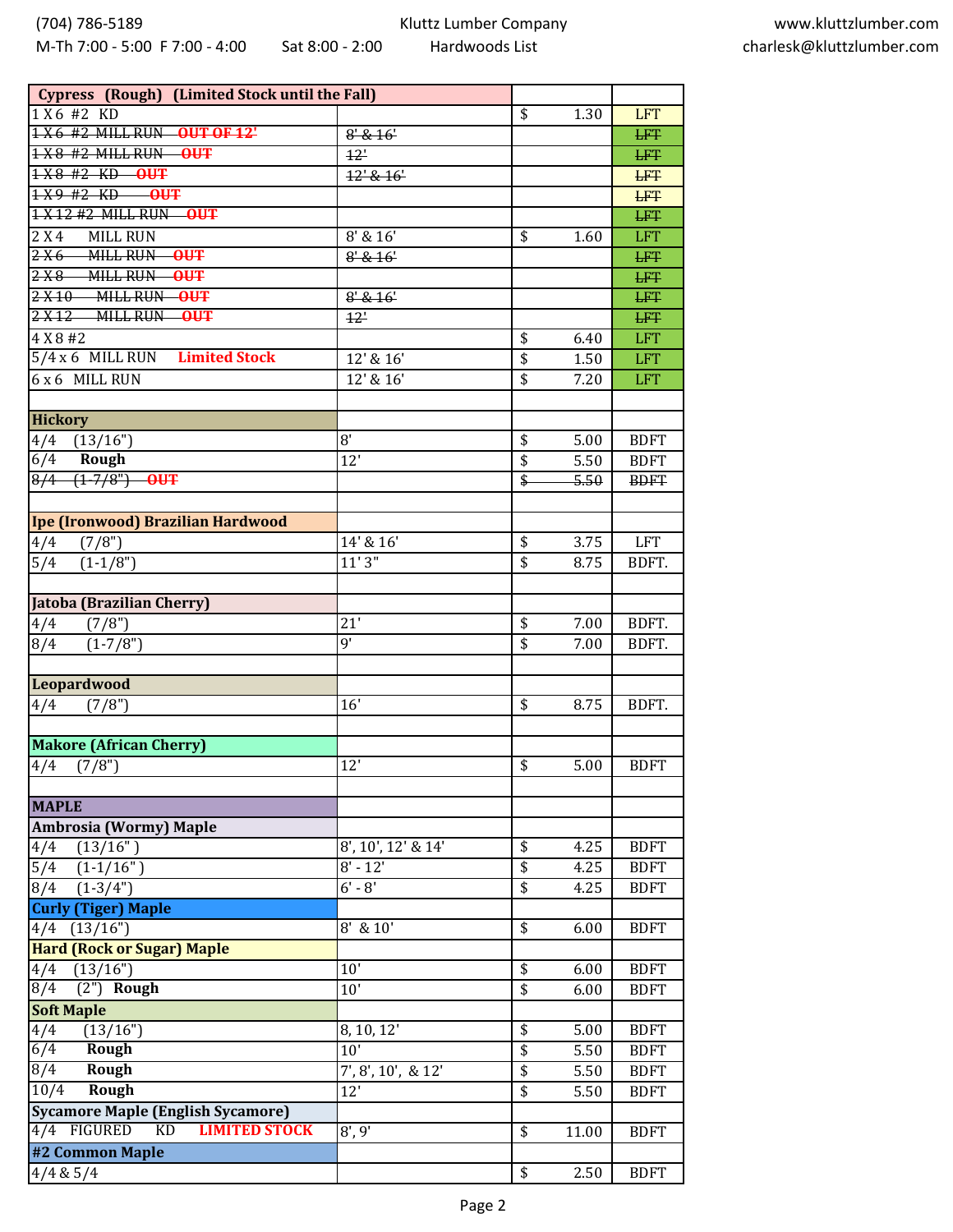(704) 786-5189

M-Th 7:00 - 5:00 F 7:00 - 4:00 Sat 8:00 - 2:00

Kluttz Lumber Company Hardwoods List

| <b>Monkey Pod</b>                          |                                           |                 |       |             |
|--------------------------------------------|-------------------------------------------|-----------------|-------|-------------|
| 8/4 (1-7/8") SELECT & BETTER               | $6' - 12'$                                | \$              | 14.25 | <b>BDFT</b> |
|                                            |                                           |                 |       |             |
| <b>Red Oak</b>                             |                                           |                 |       |             |
| $\sqrt{4/4}$<br>$(1")$ Rough               | 8' & 12'                                  | \$              | 4.25  | <b>BDFT</b> |
| 4/4<br><b>QUARTER SAWN</b><br>(1")         | 10'                                       | \$              | 6.00  | <b>BDFT</b> |
| 5/4<br>$(1 - 1/4")$ Rough                  | 11' & 12'                                 | $\overline{\$}$ | 4.25  | <b>BDFT</b> |
| 6/4<br>$\overline{(1-1/2")}$ Rough         | $10$ <sup><math>\overline{ }</math></sup> | $\overline{\$}$ | 4.25  | <b>BDFT</b> |
| 8/4<br>$(2")$ Rough                        | 9', 10', & 12'                            | \$              | 4.50  | <b>BDFT</b> |
| <b>ROUGH OAK</b><br><b>SPECIAL ORDER</b>   |                                           |                 |       |             |
| <b>GREEN</b><br>4/4                        | (additional freight fee)                  | \$              | 2.50  | <b>BDFT</b> |
| <b>White Oak</b>                           |                                           |                 |       |             |
| 4/4.                                       | 4" & 5" X 12'                             | \$              | 6.25  | <b>BDFT</b> |
| 4/4.                                       | $8'$ & $12'$                              | \$              | 7.00  | <b>BDFT</b> |
| 5/4<br>(1")                                | $\overline{12}$                           | $\overline{\$}$ | 7.00  | <b>BDFT</b> |
| 8/4<br>$(1 - 7/8")$                        | 10'                                       | \$              | 10.00 | <b>BDFT</b> |
|                                            |                                           |                 |       |             |
| <b>Padauk</b>                              |                                           |                 |       |             |
| (7/8")<br>4/4                              | $6' - 12'$                                | \$              | 8.50  | <b>BDFT</b> |
|                                            |                                           |                 |       |             |
| <b>Peruvian Walnut (Nogal)</b>             |                                           |                 |       |             |
| $\overline{(7/8")}$ SELECT & BETTER<br>4/4 | 8' & 12'                                  | \$              | 7.00  | <b>BDFT</b> |
|                                            |                                           |                 |       |             |
| <b>White Pine (Furniture grade)</b>        |                                           |                 |       |             |
| $6/4"$ KD                                  | 11' & 12'                                 | \$              | 4.00  | <b>BDFT</b> |
|                                            |                                           |                 |       |             |
| Poplar                                     |                                           |                 |       |             |
| (13/16")<br>4/4                            | 12'                                       | \$              | 4.25  | <b>BDFT</b> |
| 4/4<br>Rough                               |                                           | $\overline{\$}$ | 4.25  | <b>BDFT</b> |
| (2")<br>8/4                                | 10'                                       | $\overline{\$}$ | 4.50  | <b>BDFT</b> |
| 16/4 Rough                                 |                                           | \$              | 4.25  | <b>BDFT</b> |
|                                            |                                           |                 |       |             |
| <b>Rainbow (Tulip) Poplar</b>              |                                           |                 |       |             |
| $4/4$ $(13/16")$                           | $8' - 16'$                                | \$              | 4.25  | <b>BDFT</b> |
| $(1-1/16")$<br>5/4                         |                                           | \$              | 4.25  | <b>BDFT</b> |
| $(1-3/8")$<br>6/4                          | 14'                                       | $\overline{\$}$ | 4.25  | <b>BDFT</b> |
| 8/4<br>$(1 - 7/8")$                        |                                           | $\overline{\$}$ | 4.25  | <b>BDFT</b> |
|                                            |                                           |                 |       |             |
| <b>Purple Heart</b>                        |                                           |                 |       |             |
| 4/4<br>(15/16")                            | 12'                                       | \$              | 7.00  | <b>BDFT</b> |
| (2")<br>8/4<br>Rough                       | 8'                                        | \$              | 8.00  | <b>BDFT</b> |
|                                            |                                           |                 |       |             |
| <b>Red Grandis</b>                         |                                           |                 |       |             |
| (7/8")<br>1 COMMON 100% FSC<br>4/4         | 10'                                       | \$              | 4.25  | <b>BDFT</b> |
| (7/8")<br>4/4                              | $8' - 13'$                                | \$              | 4.00  | <b>BDFT</b> |
| $5/4$ <sup>"</sup><br>$(1-1/8")$           | 11'                                       | \$              | 5.00  | <b>BDFT</b> |
|                                            |                                           |                 |       |             |
| <b>Sapele</b>                              |                                           |                 |       |             |
| 4/4<br>(7/8")                              | 11' & 14'                                 | \$              | 7.00  | <b>BDFT</b> |
| 4/4<br>(7/8")<br><b>FIGURED</b>            | $8' - 16'$                                | \$              | 10.00 | <b>BDFT</b> |
| 5/4"<br>$(1-1/8")$                         | 16'                                       | \$              | 7.00  | <b>BDFT</b> |
| $(2^{n})$<br>8/4<br><b>ROUGH</b>           | 9', 10' & 16'                             | \$              | 7.00  | <b>BDFT</b> |
| (3")<br>12/4<br><b>ROUGH</b>               | $\overline{8}$                            | \$              | 7.00  | <b>BDFT</b> |
|                                            |                                           |                 |       |             |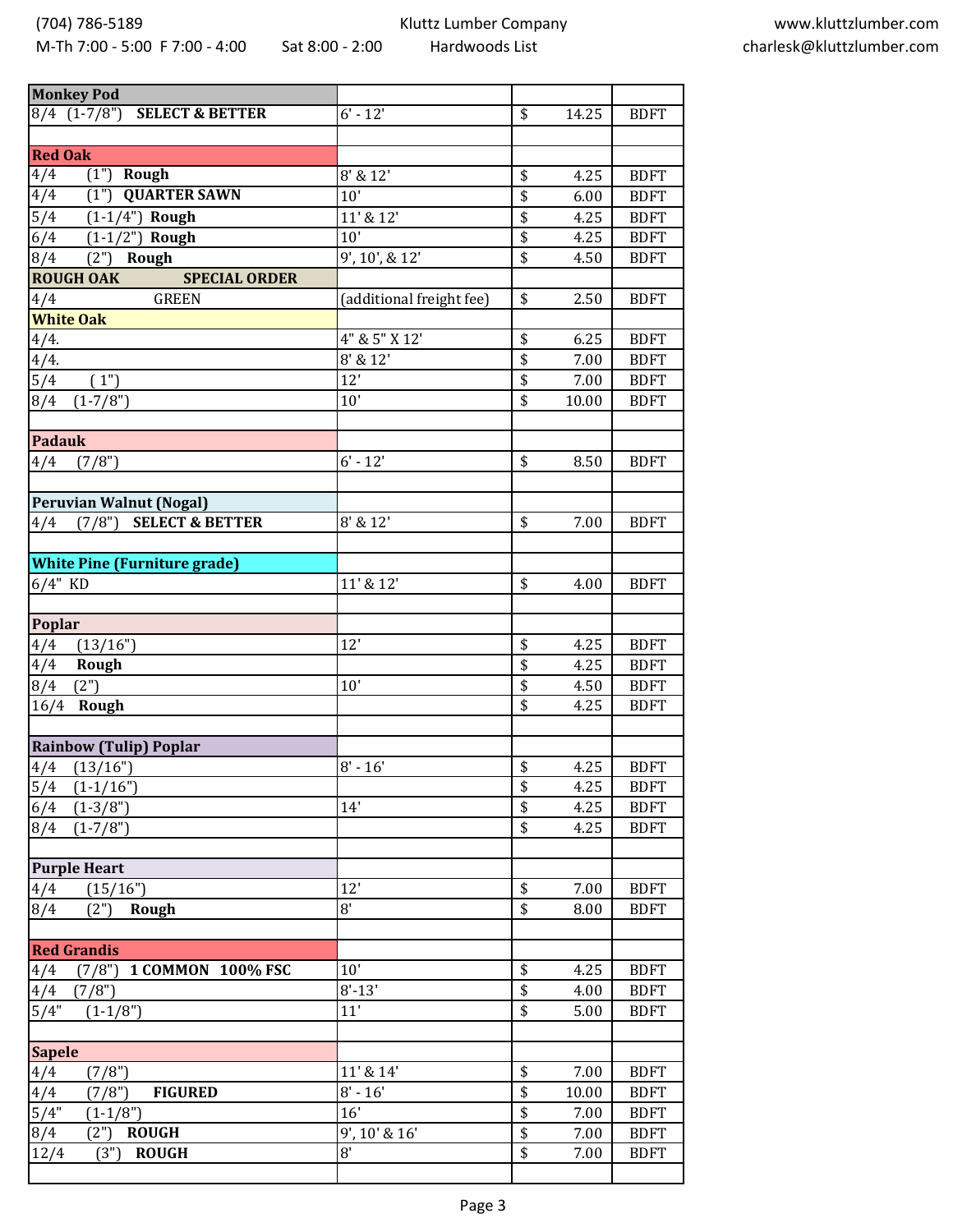| <b>Shedua</b>                            |                     |             |             |
|------------------------------------------|---------------------|-------------|-------------|
| 6/4<br>$(1-1/2")$                        | $7' - 15'$          | \$<br>8.50  | <b>BDFT</b> |
|                                          |                     |             |             |
| Sipo/Utile                               |                     |             |             |
| 4/4<br>(7/8")                            | 14', 15' 16'        | \$<br>5.50  | <b>BDFT</b> |
| 8/4<br>$(1 - 7/8")$                      | 12' & 13'           | \$<br>5.50  | <b>BDFT</b> |
|                                          |                     |             |             |
| <b>Teak</b>                              |                     |             |             |
| ROUGH (1 PC. LEFT)<br>8/4<br>$(1-7/8")$  | $\overline{9}$      | \$<br>21.00 | <b>BDFT</b> |
|                                          |                     |             |             |
| <b>Tigerwood (Figured Goncalo Alves)</b> |                     |             |             |
| $(7/8")$ (1 short piece left.)<br>4/4    | $5'$ , $8'$ & $13'$ | \$<br>8.25  | <b>BDFT</b> |
| $\frac{1}{5}{4}$<br>$(1-1/8)$ OUT        | $7 - 7 - 1/2$       | \$<br>10.75 | <b>BDFT</b> |
|                                          |                     |             |             |
| <b>Walnut (American)</b>                 |                     |             |             |
| 4/4<br>(15/16")                          |                     | \$<br>9.50  | <b>BDFT</b> |
| 4/4<br>$(15/16")$ #2 Grade               | 8, 10, & 12'        | \$<br>5.00  | <b>BDFT</b> |
| 6/4<br>$(1-3/8")$                        | 10'                 | \$<br>9.50  | <b>BDFT</b> |
| 8/4<br>$(1 - 7/8")$                      | 8' & 10'            | \$<br>10.50 | <b>BDFT</b> |
|                                          |                     |             |             |
| <b>Wenge</b>                             |                     |             |             |
| $4/\overline{4}$<br>(7/8")<br>$S2S$ OUT  | 12'                 | \$<br>43.00 | <b>BDFT</b> |
|                                          |                     |             |             |
| <b>Zebrawood (Zebrano)</b>               |                     |             |             |
| 4/4<br>(7/8")                            | $10 - 13 - 1/2'$    | \$<br>12.50 | <b>BDFT</b> |

**Be sure to check us out on Facebook & Instagram @KluttzLumber! Feel free to tag us when you post your projects, we love to see them. Thank you for supporting local family-owned businesses like ours. It means the world to us!**

**Current hardwoods pricing can be found at www.KluttzLumber.com/lumber-hardwoods**